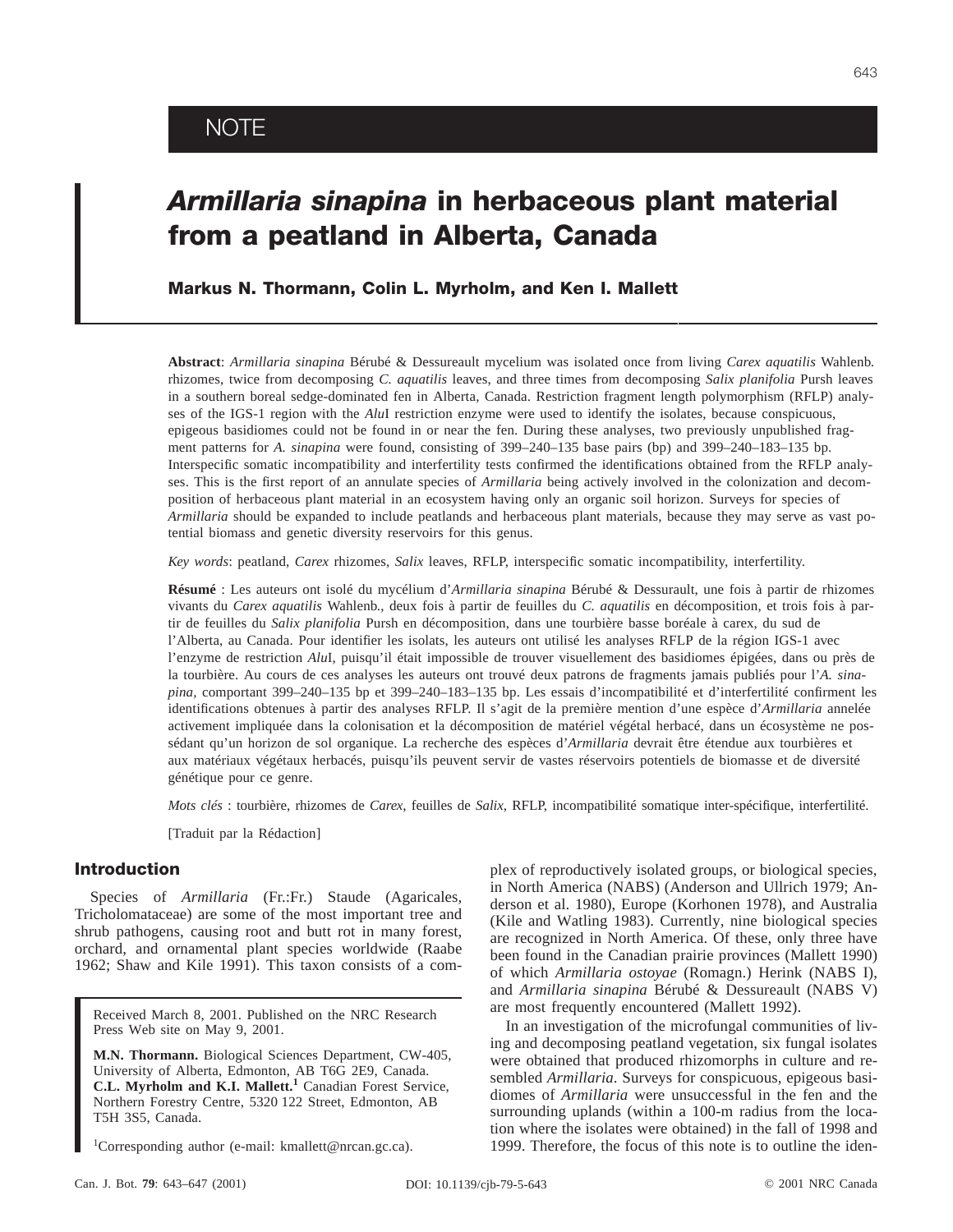tification process of the six isolates, report on two new IGS-1 fragment patterns obtained from these isolates, and address the ecology and distribution of species of *Armillaria* in peatlands.

# **Methods**

## **Study area and site description**

The riverine sedge fen (54°28′N, 113°18′W) lies within the subhumid low boreal ecoclimatic region of Canada (Ecoregions Working Group 1989). The climate of the area is characterized by mild summers and cold, snowy winters with a long-term mean annual temperature of 1.7°C and a total mean annual precipitation of approximately 500 mm (Environment Canada 1982).

The fen is dominated by *Carex aquatilis* Wahlenb., *Carex lasiocarpa* Ehrh., *Salix planifolia* Pursh, and *Equisetum fluviatile* L. The bryophyte stratum is sparse and discontinuous and consists primarily of *Brachythecium mildeanum* (Schimp.) Schimp. ex Milde and *Tomenthypnum nitens* (Hedw.) Loeske. The surface water of the fen has a pH of 6.7, the mean growing season (May– October) water level is 1 cm above the peat surface, and the depth of the acrotelm (oxygenated peat horizon) is 6 cm. The fen has 1 m of peat, consisting primarily of sedge remains. A more detailed treatise of this fen is in Thormann et al. (1999).

#### **Isolates**

The microfungus communities of the dominant vegetation of a southern boreal peatland in Alberta, Canada, were investigated in a related study. Briefly, the top 10 cm of ten *C. aquatilis* leaves, ten 10-cm segments of living *C. aquatilis* rhizomes, ten entire *S. planifolia* leaves, and ten 10-cm terminal segments of *S. planifolia* roots were collected in early May, July, and September 1997 in the riverine sedge fen. A 2-year decomposition study using nylon mesh bags  $(3 \times 6 \text{ cm}, 1\text{-mm})$  gauge) containing senesced plant materials of these plant species was initiated in early September 1997 (Thormann et al. 2001). Between five and eight individual fresh segments of each plant substrate were placed separately into each of 18 decomposition bags. These were placed horizontally approximately 2–5 cm below the peat surface (*C. aquatilis* rhizomes and *S. planifolia* roots) or on top of the peat surface (*S. planifolia* and *C. aquatilis* leaves) in the fen to mimic natural conditions of decomposition for these plant tissues. The bags containing the *Carex* materials were deployed in the sedgedominated central area of the fen, while the bags containing the *Salix* materials were deployed in the shrub-dominated fringe area of the fen. Sets of triplicate decomposition bags of each litter were retrieved after 20 and 50 days in 1997, after 8 and 12 months in May and September 1998, respectively, and after 20 and 24 months in May and September 1999, respectively.

All plant materials were cleaned by removing roots and other plant tissues using fine forceps and a dissecting microscope. Each of 10 randomly selected plant segments of each plant tissue was cut with a flame-sterilized scalpel into approximately 10 smaller segments. These were then surface sterilized for 5 min in 10% hydrogen peroxide and washed with sterilized distilled water  $(dH_2O)$ prior to placing them onto primary isolation plates containing potato dextrose agar (PDA; 39.0 g Difco potato dextrose agar, 1.0 L  $dH<sub>2</sub>O$ ) amended with benomyl (selective against most ascomycetes and deuteromycetes, 0.0002% w/v) and oxytetracycline (to suppress bacterial growth, 0.01% w/v). Six rhizomorph-forming isolates resembling *Armillaria* were obtained from different plant segments from different primary isolation plates, suggesting that these isolates were different genets of *Armillaria*. These isolates subsequently were transferred onto 1.5% malt extract agar (MEA; 15.0 g Difco malt extract agar, 20.0 g Difco agar,  $1.0$  L dH<sub>2</sub>O) and maintained on that medium on a slant culture at 4°C. Attempts to induce basidiome formation in vitro using autoclaved oranges and an alternating regime of light – room temperature and darkness– 10°C (Guillaumin et al. 1989) were unsuccessful. Representative *Armillaria* cultures from each of the three different plant materials (living *C. aquatilis* rhizomes and decomposing *C. aquatilis* leaves and *S. planifolia* leaves) have been deposited in the University of Alberta Microfungus Collection and Herbarium and at the Northern Forestry Centre (NoF), Edmonton.

## **Species identification**

#### *Molecular studies*

The method based on polymerase chain reaction (PCR) that was used to identify the *Armillaria* isolates by restriction fragment length polymorphism (RFLP) in the rDNA IGS-1 region was modified from the protocol established by Harrington and Wingfield (1995). Isolates were grown for 2–3 weeks on 2% malt yeast extract agar (MYEA; 20.0 g Difco malt extract agar, 2.0 g yeast extract, and 15.0 g Difco agar, 1.0 L d  $H_2O$ ) at room temperature. Approximately  $25 \text{ mm}^3$  of fungal mycelium was taken from the plate, added to a 1.5-mL microcentrifuge tube containing 500 µL of TE buffer pH 8 (10mM of Tris-HCl pH 8, 1mM EDTA–NaOH (pH 8)), ground using a disposable pellet pestle, and centrifuged at 14 000  $\times$  *g* for 10 min. A 1:50 dilution of the supernatant was made with sterile  $dH_2O$  to create the template DNA. The PCR reaction mixture contained 2.5 units of *Taq* polymerase (Biological Sciences Department, University of Alberta, Edmonton Alta.), 20 mM Tris-HCl pH 8.4, 50 mM KCl, 1.5 mM MgCl<sub>2</sub> 100 μM of each dNTP, 0.25 µM of each primer, and 5 µL template DNA in a final volume of 100 µL. The primers used were LR12R (5′-TGA-ACGCCTCTAAGTCAGAA-3′) and O-1 (5′-AGTCCTATGGCC-GTGGAT-3′) (Canadian Life Technologies Inc., Burlington, Ont.). Two or three drops of mineral oil was used to overlay the reaction mixture in the microcentrifuge tube.

After preheating the thermocycler (Model 60, COY Laboratory Products Inc., Ann Arbor, Mich.) to 72°C, tubes containing the reaction mixture were introduced. Thermocycler conditions were as follows: 50-s ramp to 95°C, 95 s at 95°C (initial denaturation) followed by 30 cycles of 80-s ramp to 55°C, 20 s at 55°C (annealing), 30-s ramp to 72°C, 60 s at 72°C (elongation), 40-s ramp to 95°C, and 30 s at 95°C (denaturation). This was followed by a final elongation cycle at 72°C for 10 min after which the temperature was held at 4°C until use. Following amplification, 15 µL of unpurified PCR product was digested with four units *Alu*I (Canadian Life Technologies Inc., Burlington, Ont.) for 16 h at 37°C. Ten microlitres of digested sample was mixed with 2 µL loading buffer (0.25% bromophenol blue, 0.25% xylene cyanole FF, 30% glycerol  $(v/v)$  in  $dH<sub>2</sub>O$  and loaded into the gel. Gel electrophoresis to separate digestion products was performed on a 2% agarose gel (AG; 20.0 g agarose gel,  $1.0 L dH<sub>2</sub>O$ ) in Tris – boric acid – EDTA buffer (pH 8) (TBE) at 5 V $\cdot$ cm<sup>-1</sup> for 1–2 h.

Digested samples of known *Armillaria* species with predetermined fragment lengths (supported by sequences published by Anderson and Stasovski (1992)) and a 50 base pair (bp) DNA ladder standard (Canadian Life Technologies Inc., Burlington, Ont.) were run alongside the "unknown" samples on AG. Gels were stained with ethidium bromide (0.5  $\mu$ g·mL<sup>-1</sup>) for 30–45 min, visualized using ultraviolet light, and photographed. The lengths of the fragments were determined by comparing their migration distances to those of the known *Armillaria* species and the DNA standard. Only fragments larger than 100 bp were scored.

#### *Interspecific somatic incompatibility*

The L-DOPA (L-3,4-dihydroxyphenalanine) technique of Hopkin et al. (1989), based on interspecific somatic incompatibility ("black line"), was used for species identification. Three of the unknown isolates (1, 4, and 6) representing the three banding patterns ob-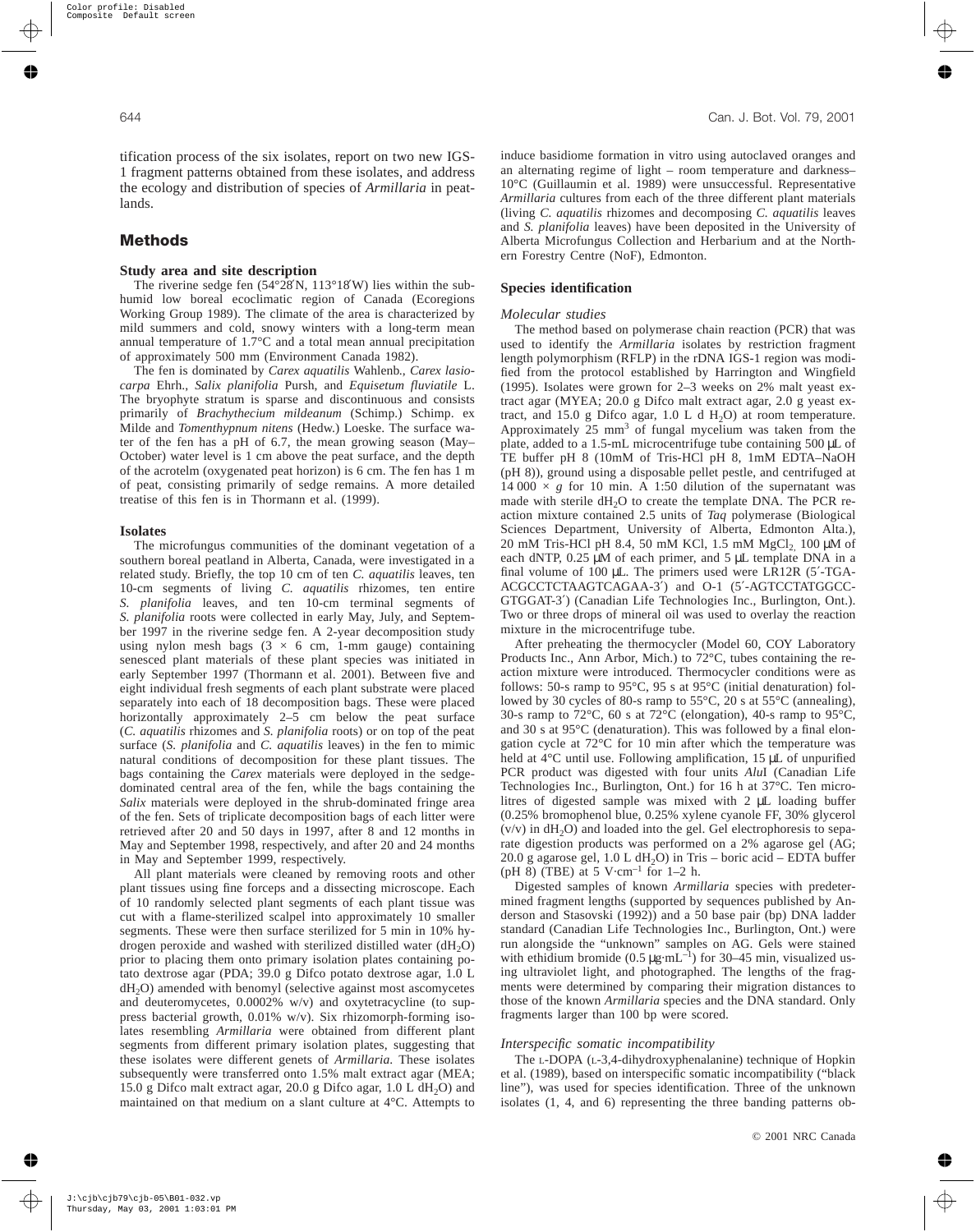tained by RFLP were identified by this means. A 5 mg $\cdot L^{-1}$  solution of L-DOPA (Sigma Chemicals, St. Louis, Mo.) was used to intensify the black line produced between incompatible colonies. *Armillaria ostoyae* (NoF-1076), *Armillaria gallica* Marxmüller & Romagn. (NoF-735), *A. sinapina* (NoF-758), and *Armillaria calvescens* Bérubé & Dessureault (NoF-1468), isolated from basidiomata and whose identity had been determined by haploid– haploid crosses, were paired with the unknown isolates. Pairings were replicated twice.

#### *Diploid–haploid pairing method*

The diploid–haploid pairing method of Korhonen (1978) was used to confirm identification of isolates 1, 4, and 6. Two haploid "testers" of *A. ostoyae* (C-970, C-940), *A. gallica* (C-971, C-1191), *A. sinapina* (C-964, C-983), and *A. calvescens* (C-945, C946) were paired with the three "unknown" isolates on MEA and allowed to grow for 1 month. The resulting colonies were observed for evidence of conversion, i.e., the formation of a continuous "crustose" colony type indicating that the unknown was the same species as the tester.

## **Results and discussion**

#### **Identification of the isolates**

We obtained over 3000 fungal isolates during the investigation of the fungal communities of living and decomposing peatland vegetation from September 1997 to September 1999. Among these, *Armillaria* was represented six times, once from living *C. aquatilis* rhizomes, twice from decomposing *C. aquatilis* leaves, and three times from decomposing *S. planifolia* leaves (Table 1). These isolates were identified as *A. sinapina* using RFLP and confirmed by interspecific somatic incompatibility and interfertility techniques.

Using the *Alu*I restriction enzyme, three distinct fragment patterns were obtained from the six isolates. These consisted of 399–240–183 bp (pattern b), 399–240–183–135 bp (pattern g), and 399–240–135 bp (pattern i) (Table 1). White et al. (1998) and Banik et al. (1996) previously reported pattern b for *A. sinapina*; however, the other two patterns have never been reported in the literature. White et al. (1998) found *A. sinapina* to be the most variable *Armillaria* species in its fragment patterns, obtaining five different fragment patterns from 17 isolates from British Columbia, Canada. Pattern g was a composite of the other two patterns and possibly represents a heterozygote resulting from mating of haploids with patterns b and i as described by Volk et al. (1996) for *Armillaria nabsnona* Volk & Burdsall. Based on Anderson and Stasovski's (1992) sequence data for *A. sinapina* and the very closely related species *A. gallica* (Miller et al. 1994), *Alu*I restriction maps of the IGS-1 region are proposed consistent with the fragment patterns found in this study (Fig. 1).

Interspecific somatic incompatibility and interfertility tests confirmed the results of the molecular studies, showing that our six isolates were *A. sinapina*. At least one of the isolates originating from decomposing *S. planifolia* leaves (isolate 4) appeared to be haploid based on the results of its pairing with a known *A. sinapina* haploid. Both isolates in this pairing changed from individual, definitely fluffy colonies to a single suppressed crustose colony type. The other two paired isolates (1 and 6) appeared to be diploid, suggesting that they have the potential to produce basidiomes and that nearby living *Salix* and *Betula* shrubs and *Picea* trees may have been colonized by *A. sinapina*. However, basidiomes were not found, and we did not investigate the presence of *Armillaria* rhizomorphs in their roots or stems, because we did not anticipate to isolate species of *Armillaria* from the vegetation in this fen.

## **Ecological implications**

This is the first report of an annulate *Armillaria* species in a peatland. *Armillaria ectypa* (Fr.) Lamoure, an exannulate species of *Armillaria*, represents an exception to the generally accepted rule that species of *Armillaria* are absent from purely organic soils, as it is found exclusively in European bogs (Zolciak et al. 1997). Morrison (1982) showed that an increasing organic matter content in soil resulted in increased growth and branching of *Armillaria mellea* (Vahl:Fr.) Kumm. rhizomorphs, which he attributed, in part, to increased access to nutrients by the fungus. However, the organic matter content of those soils did not exceed 8%, unlike the soil in the riverine sedge fen, which consists of nearly 100% organic matter. Hintikka (1974) reported that, in Finland, *A. mellea* rhizomorphs are absent from organic soil horizons, except in areas with shallow peat deposits and flowing ground water. He did not provide an explanation for the absence of this plant pathogen in organic soils; however, low nutrient concentrations common to most peatlands may restrict the growth and dispersal of *Armillaria* species. Generally, peatlands are characterized by low concentrations of available nutrients such as nitrogen, phosphorus, and mineral ions (Szumigalski and Bayley 1997; Thormann and Bayley 1997), all of which have been shown to affect the growth and dispersal of *Armillaria* species (Mallett and Maynard 1998).

The growth of species of *Armillaria* is negatively affected by low soil oxygen concentrations (Smith and Griffin 1971; Shaw and Kile 1991). Most of the isolates obtained in this study originated from decomposing plant leaf litters (five of six) that were placed on the surface of the peat. Therefore, *A. sinapina* was not limited by low oxygen concentrations (depth of acrotelm was 6 cm), despite being submerged for part of the year (e.g., in the spring following snow and ice melt) (mean growing season water level is 1 cm above the peat surface). One isolate originated from living *C. aquatilis* rhizomes. These rhizomes are located predominantly within the top 10 cm of the peat profile and have aerenchyma tissues that facilitate the diffusion of oxygen from above- to below-ground plant tissues (roots and rhizomes) (Fagersted 1992). Wargo and Shaw (1985) and Whiting and Rizzo (1999) determined that moist soil conditions favour the formation of rhizomorphs; however, Smith and Griffin (1971) determined that rhizomorph growth was inhibited in watersaturated soils. Therefore, it is not surprising that we did not find rhizomorphs associated with living and decomposing plant material in the fen, where the water level is above the peat surface for most of the year.

Klein-Gebbinck and Blenis (1991) found *A. ostoyae* rhizomorphs attached to and infecting herbaceous plant species (*Epilobium angustifolium* L. and *Arctostaphylus uva-ursi* (L.) Spreng.) in situ. Klein-Gebbinck et al. (1993) later determined that *A. mellea* and *A. ostoyae* were able to colonize roots of *E. angustifolium* in vitro. They hypothesized that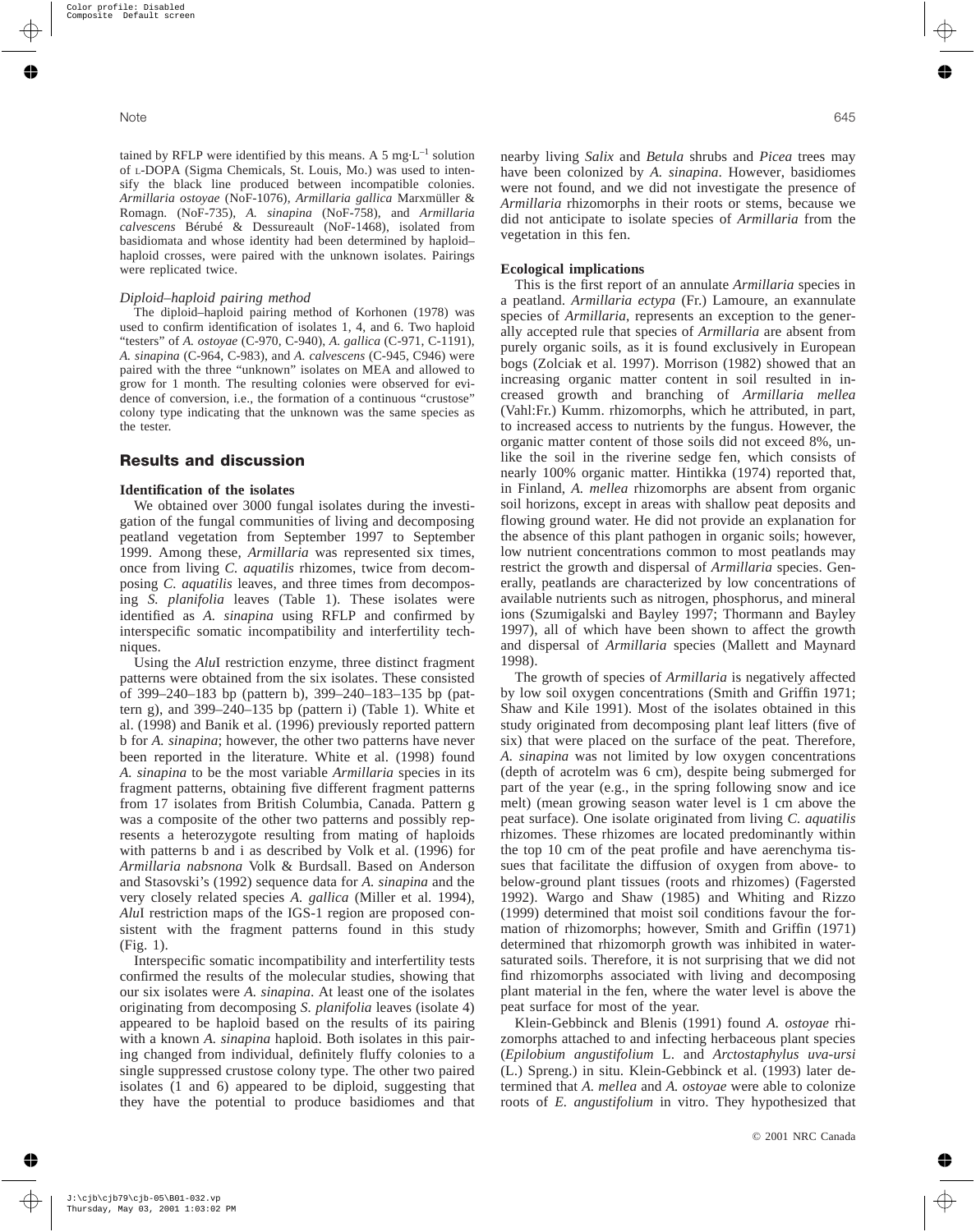**Table 1.** Isolation substrates, fragment length patterns and identification letters, and accession numbers for the six isolates of *Armillaria sinapina*.

| Substrate                                                            | Fragment size (bp)            | Accession No.*       |
|----------------------------------------------------------------------|-------------------------------|----------------------|
| Carex aquatilis rhizomes (living, Sept. 1997)                        | $399 - 240 - 135$ , "i"       | NoF 2380, UAMH 9792  |
| <i>Carex aquatilis</i> leaves (decomposing for 20 days, Oct. 1997)   | $399 - 240 - 183$ , "b"       | NoF 2378             |
| <i>Carex aquatilis leaves (decomposing for 20 months, May 1999)</i>  | $399 - 240 - 183$ , "b"       | No <sub>F</sub> 2376 |
| <i>Salix planifolia</i> leaves (decomposing for 20 months, May 1999) | $399 - 240 - 183$ , "b"       | No <sub>F</sub> 2375 |
| <i>Salix planifolia</i> leaves (decomposing for 20 months, May 1999) | $399 - 240 - 183$ , "b"       | NoF 2377             |
| Salix planifolia leaves (decomposing for 20 months, May 1999)        | $399 - 240 - 183 - 135$ , "g" | No <sub>F</sub> 2379 |

**Note:** All isolates originated from a riverine sedge fen in southern boreal Alberta, Canada.

\*NoF, Northern Forestry Centre; UAMH, University of Alberta Microfungus Collection and Herbarium.

**Fig. 1.** IGS-1 restriction maps for *Armillaria sinapina* and the closely related *Armillaria gallica* using the *Alu*I restriction enzyme. Light lines are based on sequences published by Anderson and Stasovski (1992); heavy lines show the three restriction patterns seen in the six isolates from this study ("b", "i", and its composite "g"). Values above the lines are the approximate fragment lengths (base pairs).



herbaceous plant species may be involved in the epidemiology of *Armillaria* root disease by serving as an inoculum reservoir. The role of *A. sinapina* in this fen is unclear because of the absence of woody plant material; however, what is relevant is that *A. sinapina* was isolated from living and decomposing herbaceous plant litters, indicating that it can colonize these litters and that they may serve as inocolum sources or biomass reservoirs. Furthermore, species of *Armillaria* synthesize a suite of enzymes, including polyphenol oxidases and proteases, that permit them to parasitize trees and shrubs or acquire nutrients saprophytically from accumulating litter in ecosystems (Mallett and Colotelo 1984). Therefore, it is not surprising that we isolated this basidiomycete from different plant litters as well.

Terashita and Chuman (1987, 1989) isolated several species of *Armillaria* (*Armillaria borealis* Marx. & Korh., *A. gallica* (identified as *Armillaria lutea* Gillet), *Armillaria cepestipes* Velen., *A. mellea*, and *Armillaria tabescens* (Scop.:Fr.) Emel.) from roots of the orchid *Galeola septentrionalis* Rchb. f. in Japan. The basidiomycete formed pelotons in the roots of the orchid and was mutualistic. This suggests that some species of *Armillaria* can not only colonize roots of herbaceous plant species, but can form mutualistic relationships with their plant hosts as well. It is possible that a similar relationship exists between *A. sinapina* and *C. aquatilis* rhizomes in this fen.

The majority of surveys for *Armillaria* species have been concentrated in forest ecosystems because of the potentially devastating effects this fungus can have on the forest industry (Hiratsuka 1987; Mallett 1992). While the majority of the *Alu*I restriction enzyme fragment patterns of species of *Armillaria* likely have been found in forest ecosystems (Harrington and Wingfield 1995), there may well be many additional fragment patterns from *Armillaria* species in nonforest ecosystems, such as peatlands, suggesting a high molecular diversity of individual North American and European biological species. The presence of *A. sinapina* not only in herbaceous plant material but also in a peatland suggests that its distribution is more widespread than previously thought and surveys for species of *Armillaria* should include ecosystems other than forests and their woody plant substrata. Approximately 16% of Alberta's (Vitt et al. 1996) and 14% of Canada's (National Wetlands Working Group 1988) land base is covered by peatlands. Thus, these ecosystems may represent vast biomass and genetic diversity reservoirs for species of *Armillaria* and have to be considered in future surveys.

## **Acknowledgments**

We thank Lisa Cuthbertson for assistance with the molecular analyses. We also thank Dr. Randy Currah, Donna Cherniawsky, and three anonymous reviewers for revisions of earlier drafts of this manuscript. Funding for this research was provided by the Forest Ecosystem Processes Network of the Canadian Forest Service to K.I.M., a Circumpolar/Boreal Alberta research grant (Canadian Circumpolar Institute, University of Alberta), a Challenge Grants in Biodiversity research grant (Department of Biological Sciences, University of Alberta, and the Alberta Conservation Association), and three Society of Wetland Scientists research grants to M.N.T.